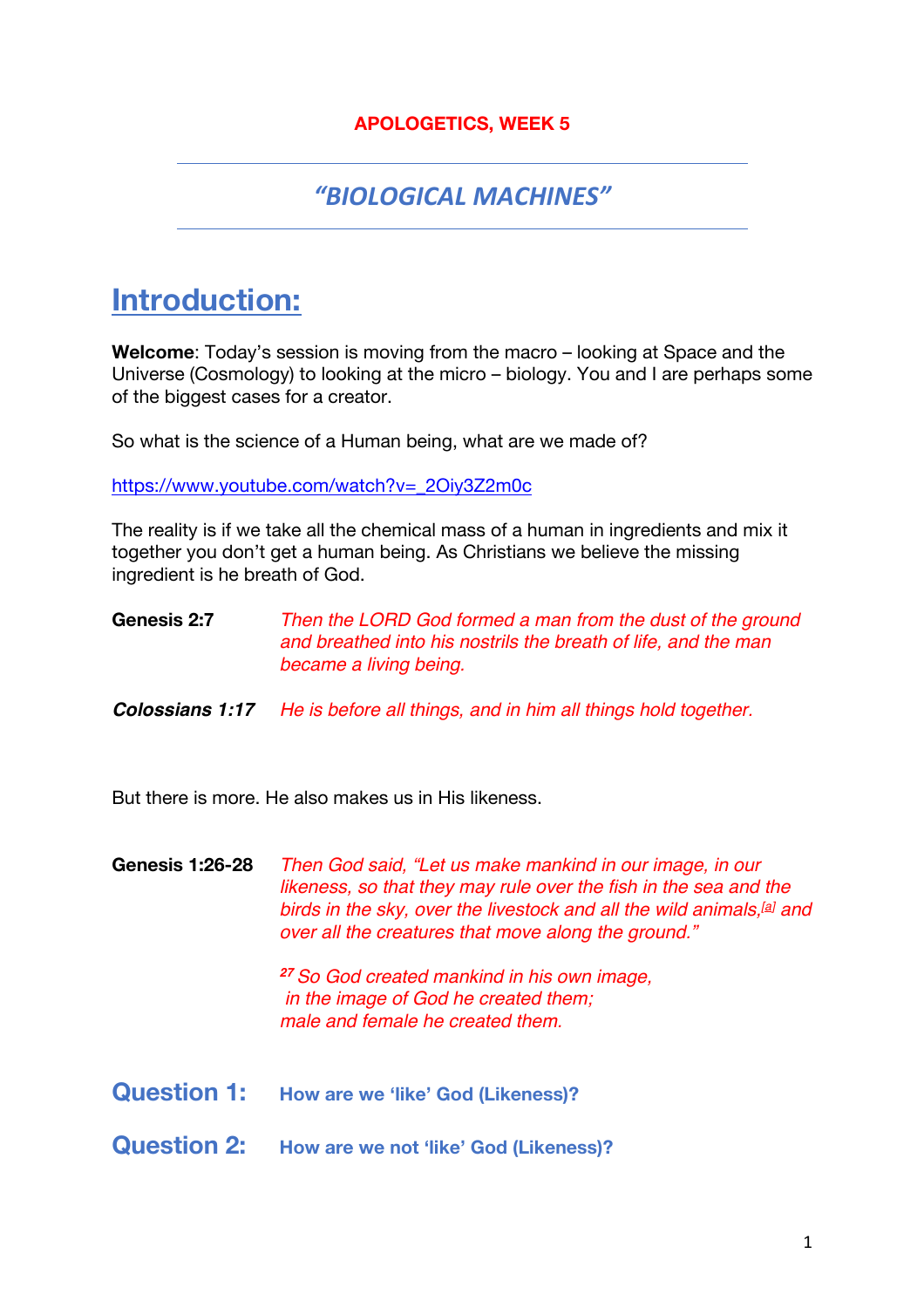| Jeremiah 10:6          | There is none like You, O Lord; You are great, and great is Your<br>name in might.                                                                                            |
|------------------------|-------------------------------------------------------------------------------------------------------------------------------------------------------------------------------|
| 1 Samuel 2:2           | "There is no one holy like the Lord, Indeed, there is no one<br>besides You, Nor is there any rock like our God.                                                              |
| Deuteronomy 32:39      | "See now that I myself am he! There is no god besides<br>me.<br>I put to death and I bring to life, I have wounded and I will<br>heal, and no one can deliver out of my hand. |
| <b>Colossians 3:10</b> | put on the new self, which is being renewed in knowledge in                                                                                                                   |

So we both bear God's image, likeness in all humans but we are not God, only he has power to give life and take life, in Him all things are held together. As we put our trust in Jesus we are made more into His likeness.

*the image of its Creator.*

But do we all hold the imprint of our creator?

Remember Darwinism recognises that the was the basis for life. But when put into the atmosphere of the early earth didn't evolve. Within a cell there are 3 billion units  $a$  10<sup>th</sup> size of a pin head consisting of mechanical like proteins.



Watch Session 5 - Biological Machines Video

*Pause the video at the points it states*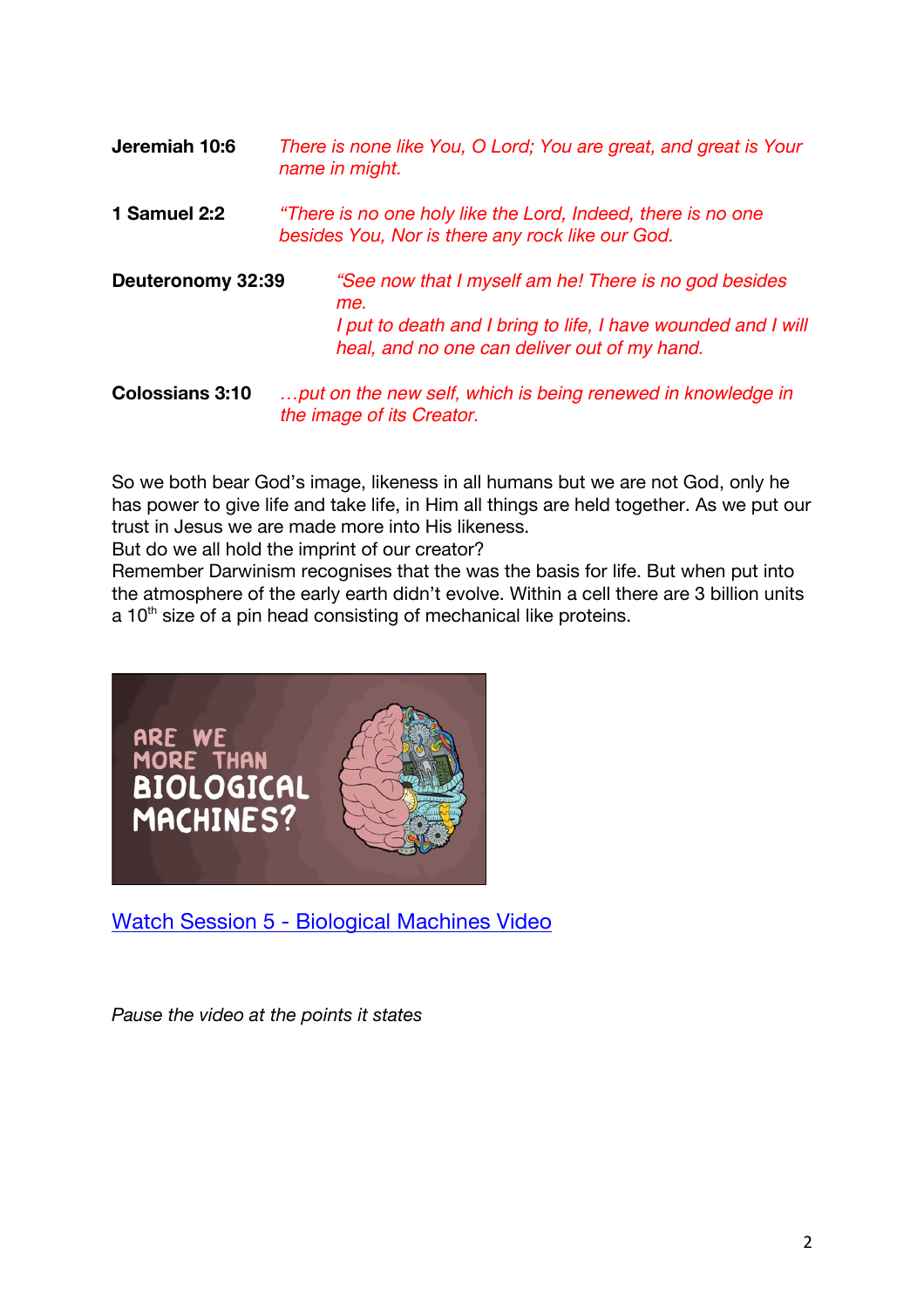### **Pause Video – Question 1**

What is this? **A Mouse Trap**



#### What is made of? **5 Specific components**



A simple mouse trap is made from at least six components: the platform, the spring, the hammer, the catch, the holdback bar, and staples. Without any of the components the machine will not function. Furthermore, each of the components have to be designed to a specific size and placed in a specific place in order for the mouse trap to function.

### **Question 2:**

**Do you think it is possible that if you had all these components in a bag and shook the bag up you would get a mousetrap?**

### **Question 3:**

#### **How therefore is a mousetrap made?**

A simple mousetrap is irreducibly complex. Nothing can be missing and it could not have arisen one piece at a time. It is not possible that the mousetrap could have "just happened" as components with other previous uses (such as a Popsicletm stick, a paper clip, a piece of wood, and a ball point pen spring) were put into a box and shaken. Because it is a irreducibly complex machine with multiple components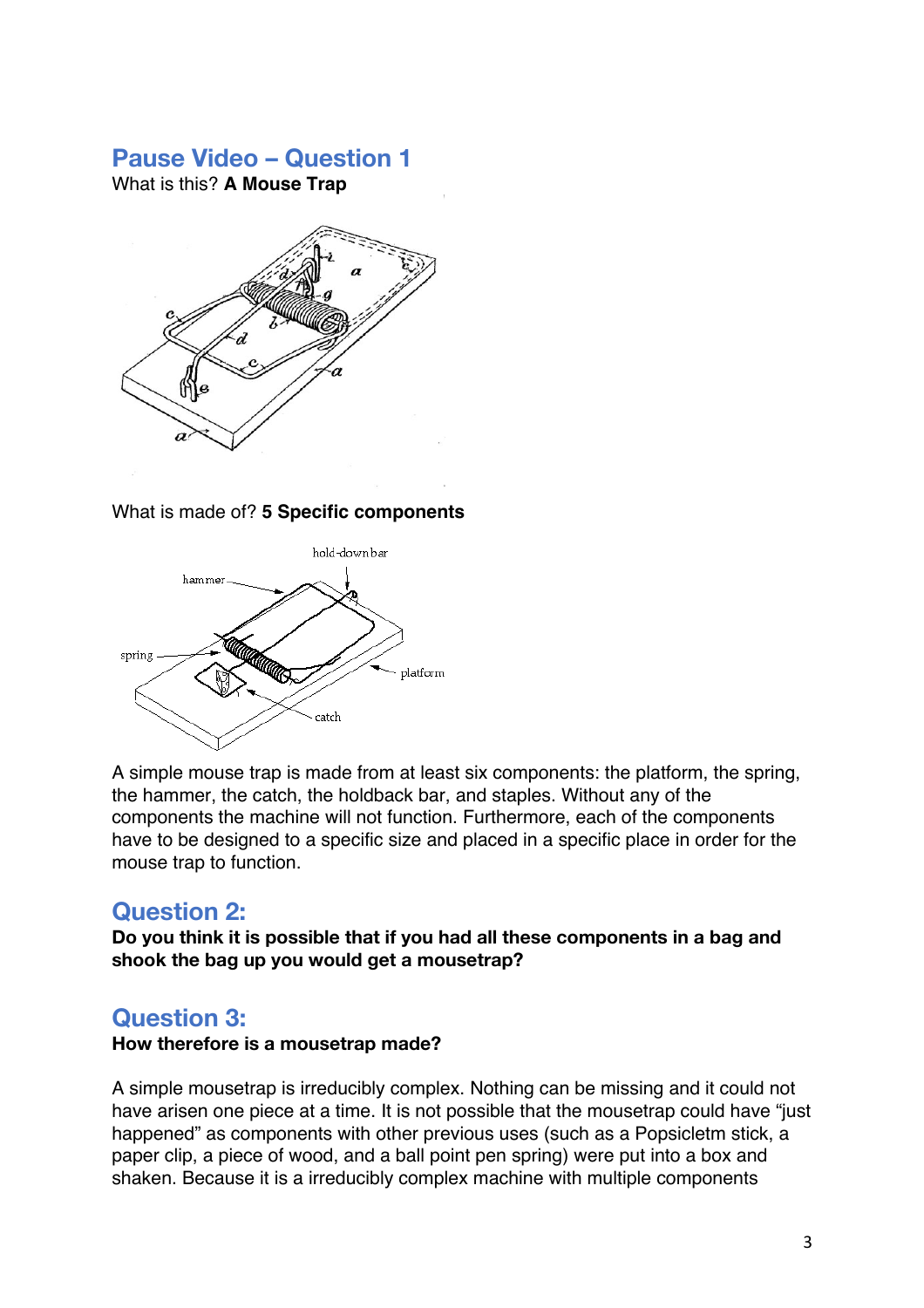designed to perform specific functions, it is also obvious that it was built by an intelligent designer.

### **Resume video**

### **Pause Video – Question 4**

**With the evidence presented regarding proteins mechanical structure where do you sit know sit if evolution is one end of room and creation formed by God is the other end of the room?**



# **Resume video to end**

# **Reflections from the video:**

- Proteins show us that there is complexity that goes beyond natural course and leaves us the question how?
- We identify these proteins as mechanical structures because we ourselves in our creativity have been able to take separate components and construct machines, cars, computers, airplanes etc.



**Question 5:** *Why do you think we are beings who can construct components into working machines that resemble our own bodies (proteins)?*

#### **DNA**

But there is more than simply these biological machines.

Scientists have discovered an unmistakable language within all living things. Like a miniature library, DNA stores piles of information in extraordinary molecules that